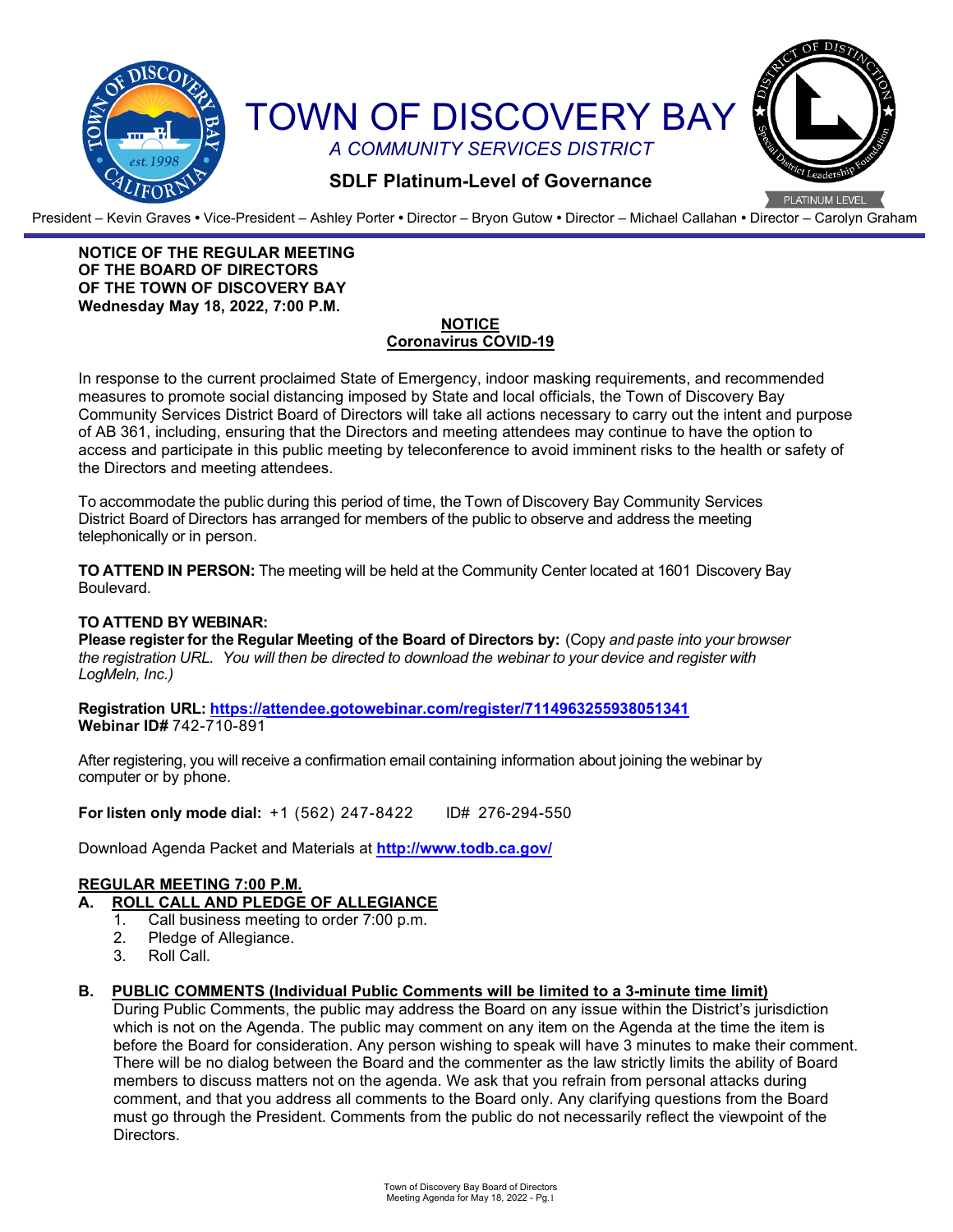# **C. CONSENT CALENDAR**

All matters listed under the CONSENT CALENDAR are considered by the District to be routine and will be enacted by one motion.

- 1. Approve Regular Board of Directors DRAFT Meeting minutes from May 4, 2022.
- 2. Approve Register of District Invoices.
- 3. Approve Resolution 2022-15 Re-Authorizing Remote Teleconference Meetings of the Legislative Body of the Town of Discovery Bay Community Services District Pursuant to the Brown Act Provisions.

### **D. AREA AGENCIES AND LIAISON REPORTS / PRESENTATIONS**

1. None.

# **E. PRESENTATIONS**

1. Veolia Presentation.

### **F. DISCUSSION AND POSSIBLE ACTION**

- Discussion and Possible Action to Approve Resolution 2022-16 Amending Board Policy No.002 Bylaws – Deleting Contra Costa County as the District's Treasurer and Naming the General Manager as the District's Treasurer.
- 2. Discussion and Possible Action to Amend Finance Policy No.003 Investment Policy Deleting Contra Costa County as the District's Treasurer and Naming the General Manager as the District's Treasurer.

### **G. MANAGER'S REPORT**

- 1. Water and Wastewater Engineer Gregory Harris, Herwit Engineering Diffuser Project (no received bids – next steps).
- 2. Interim Assistant General Manager, Michael Davies Residential Sound Wall Decay.

### **H. GENERAL MANAGER'S REPORT**

### **I. DIRECTOR REPORTS**

- None.
- **J**. **DIRECTORS REGIONAL MEETING AND TRAINING REPORTS** 1. None.

# **K. CORRESPONDENCE RECEIVED**

1. None.

# **L. FUTURE AGENDA ITEMS**

**M. OPEN SESSION DISCLOSURE OF CLOSED SESSION AGENDA** (Government Code Section 54957.7)

#### **N. CLOSED SESSION:**

CONFERENCE WITH LEGAL COUNSEL-ANTICIPATED LITIGATION Initiation of litigation pursuant to paragraph (4) of subdivision (d) of Section 54956.9: one case.

#### **O. RETURN TO OPEN SESSION, REPORT ON CLOSED SESSION** (Government Code Section 54957.1)

# **P. ADJOURNMENT**

Adjourn to the next Regular Meeting of the Board of Directors on June 1, 2022, beginning at 7:00 p.m. at the Community Center located at 1601 Discovery Bay Boulevard.

"This agenda shall be made available upon request in alternative formats to persons with a disability, as required by the American with Disabilities Act of 1990 (42 U.S.C. § 12132) and the Ralph M. Brown Act (California Government Code § 54954.2). Persons requesting a disability related modification or accommodation in order to participate in the meeting should contact the Town of Discovery Bay, at (925) 634-1131, during regular business hours, at least forty-eight hours prior to the time of the meeting."